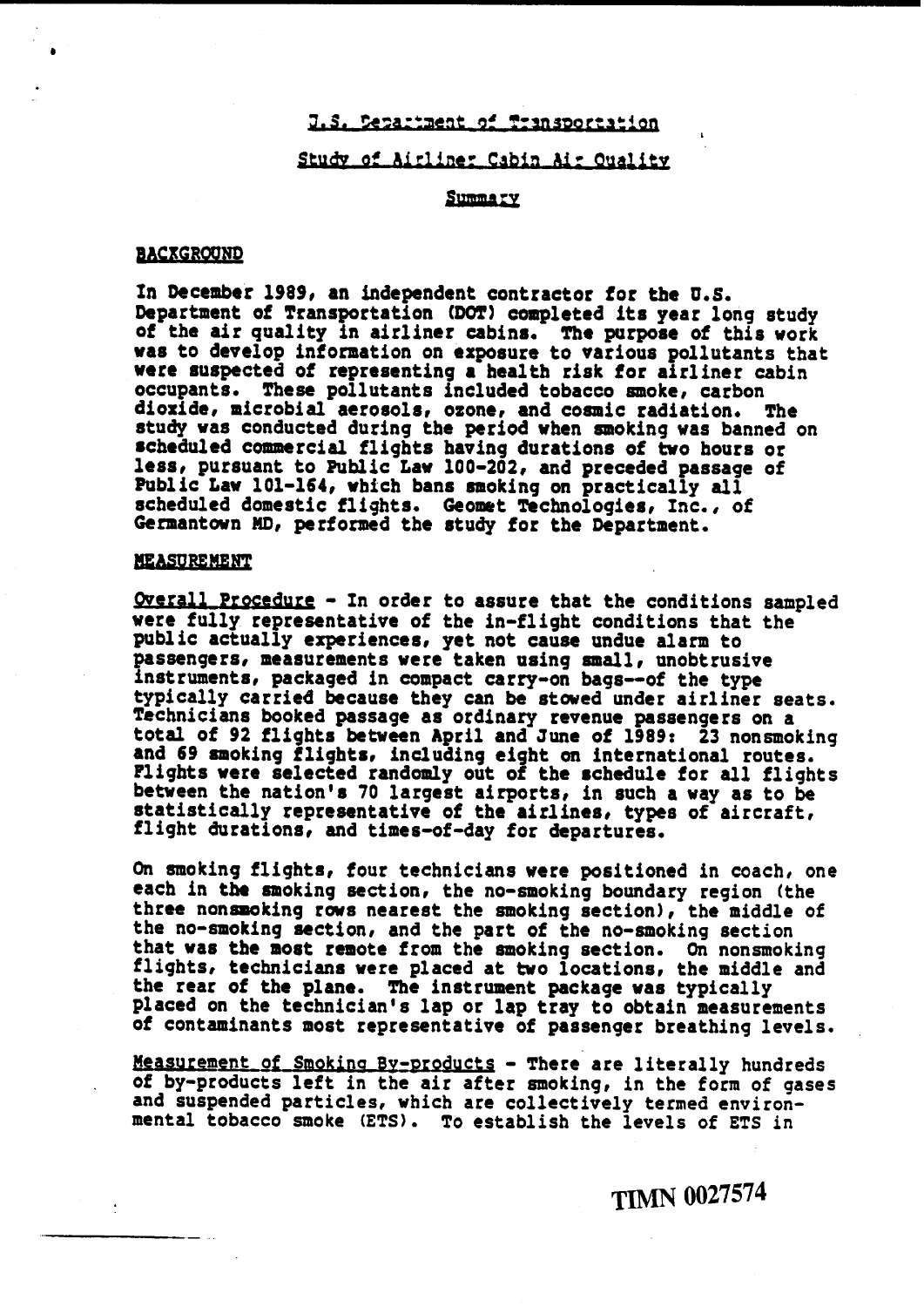**airlfner** cabins, **thee** of **t5aaa by-products were sampled:**  nicotiaa **and carbon** monoxide in **tkeir** gaseous form, and respirable suspended particles **(ST). Z3P was** measured using two **different**  types of instruments--optical, and gravimetric--of which the optical is mote **accurate when** concentrations are low. In the **case**  of **RSP,** because the instrmants measure suspended particles from all wutces, including sources **other** than **ETS,** it was necessary to use RSP levels measured on non-smoking flights to establish a base line from which to compare the bigher levels attained when smoking was permitted. Counts of people smoking and of cigarette butts left in ashtrays were also maintained concurrently.

Other Measurements - Levels of carbon dioxide (CO<sub>2</sub>) and ozone were measured throughout the flight. Temperature, relative humidity, and cabin air pressure **were also** monitored. There was no need to sample cosmic radiation, since there are already well-based methods for forecasting its levels (risk analyses were conducted, however, and are described **below).** Samples **of** microbial aerosols (bacteria and fungi) were taken near the end of each flight, prior to descent, and later analyzed.

#### **FINDINGS**

Environmental\_Tobacco\_Smoke - The findings regarding levels of ETS contaminants are summarized in Exhibit 1. It may **be seen** that concentrations of RSP were highest in the smoking section, averaging near 175 micrograms per cubic meter **(pg/m3)** compared to a background level of 35 to 40 pg/m<sup>3</sup> on nonsmoking flights. The differences between the no-smoking. sections of aircraft where smoking was allowed versus nonsmoking flights, were small, except that levels of smoke in the boundary section were found to **be**  about 35 to 50% higher than levels on nonsmoking flights. It may<br>be seen that this migration of ETS contaminants into the boundary region was even more pronounced when considered in terms of one**minute** peak **RSP** concentrations. Measured nicotine levels also show some penetration but are less conclusive because the levels of nicotine were frequently too low to be measuted by the miniaturized instruments used.

Carbon Dioxide - The relatively high CO<sub>2</sub> levels found are<br>indicated in Exhibit 2. On 87 percent of the flights they<br>averaged over 1,500 parts per million (ppm), substantially higher<br>than the 1.000 ppm level that the Amer than the 1.000 ppm level that the American Society of Heating,<br>Refrigerating and Air Conditioning Engineers (ASHRAE) associates with satisfaction or comfort.

Ozong - Ozone levels were relatively low--an order of magnitude belaw the **FAA** three-hour standard of 0.10 **ppm** and never exceeded **this** level.

Microbial Aerosols - Measured bacteria and fungi levels were in all **cases below** the levels **generally** thought to pose a risk of illness.

**TIMN 0027575**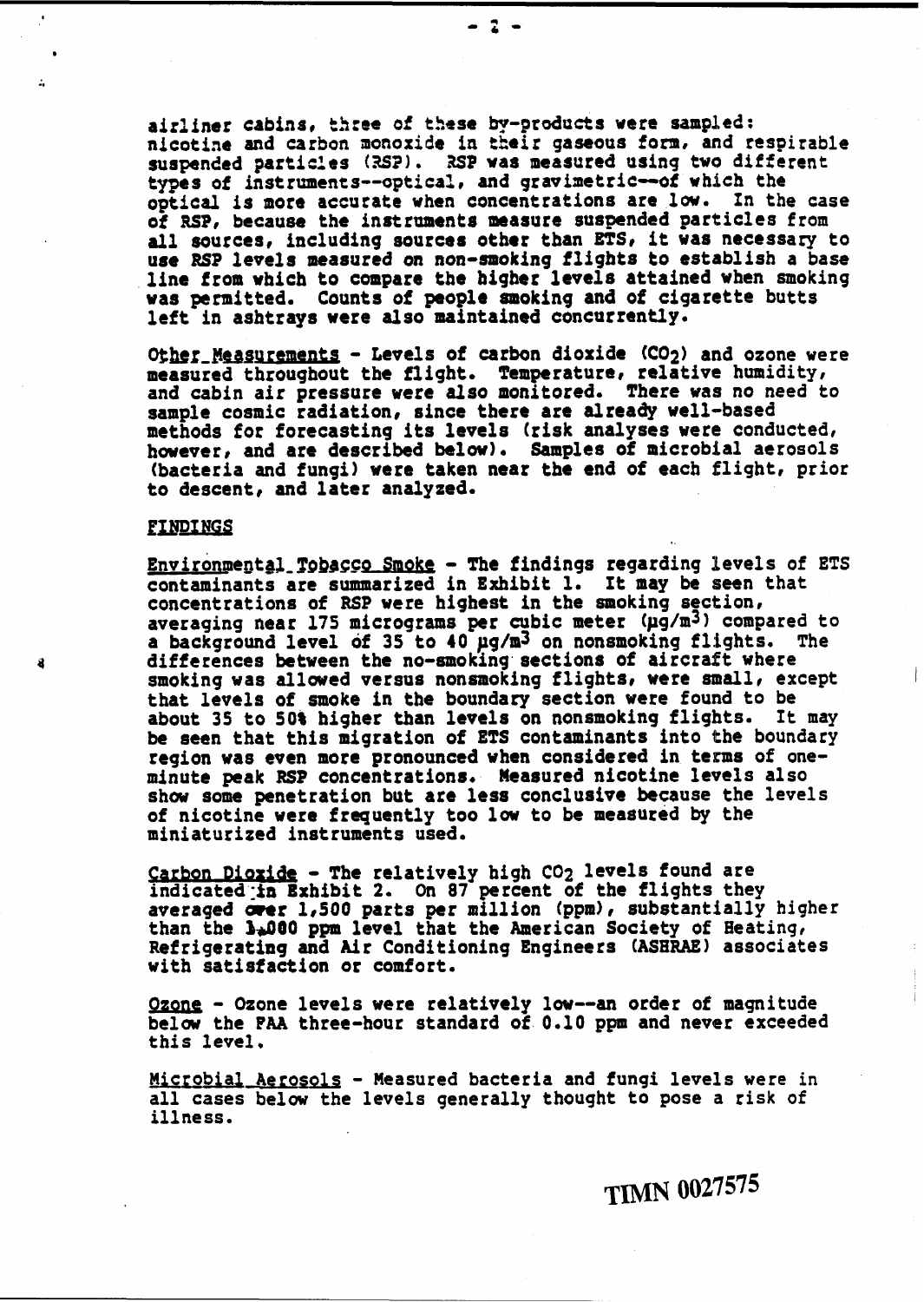### RISK ASSESSMENT

- **Estiaateg of** lifetime lung cancer risk for nonsmoking f:ight attendants and ?assenqers were developed **by** applying the **seasured**  RSP concentrations to well-known health-effects models from the scientific literature. Two such models were used, one which<br>assumes that risk is linearly related to exposure (phenomenological model) and one which assumes that the development of **cancer** occurs in stages, and takes into account **the** age at which exposure begins (multistage model **1.** 

To translate the results of these **models** into cancer risk, it **was**  necessary to make certain assumptions about the numbers of hours flown **by** passengers and crew, and the duration of their careers. For flight attendants a typical career was assumed to start at **age** 25 and consist of 960 hours per year for 20 years, in airliner cabins where smoking was permitted. **A** frequent flying business passenger was assumed to fly for 480 hours **pee** year for 30 years, starting at age **35.** 

Resultant estimates of lifetime lung cancer risk (i.e., premature deaths pcr 100,000 persons at risk) for nonsmokers exposed to ETS are summarized in Exhibit 3. The estimated risks were highest for cabin crew members, who fly more frequently, spend a larger fraction of their time in the smoking section, and because of their physical activity, exhibit a higher respiratory rate than nonsmoking passengers. Estimates from the two models were quite<br>consistent except in the case of business passengers; for this group, the assumption that frequent flying begins at a later age resulted in lower estimates using the multistage model.

**As may** be seen in Exhibit 3, estimated lifetime lung cancer risks for nonsmoking cabin crew members ascribable to **ETS** exposure ranges from 12 to **17** premature deaths per 100,000 individuals. Were smoking unrestricted, 13 premature deaths due to cancer would be expected wet the 85,000 flight attendant population. The **f** orth-coming Congressional ban, however, has ruled out smoking on **99.81** of the domestic flights and 93.8% of all flights by **U.S.**  carriers (including international **1** , which reduces this risk **to**  about 3 pt-ature deaths over 20 years. **Risk** for nonsmoking frequent fliers is about 1/10 of these magnitudes, and for casual passengera ia alight.

Cosmic Radiation - Exposure to cosmic radiation depends on the altitude and latitude of each flight taken; data defining this exposure has been widely published. The estimated lifetime cancer risks for a set of typical flights may be seen in Exhibit 4. Risk for cabin crew members range from **5** to 61 premature deaths due to cancer **per** 100,000 individuals flying for 20 years on domestic flights and from 13 to 30 premature deaths **per** 100,000 individuals

**TIMN 0027576**